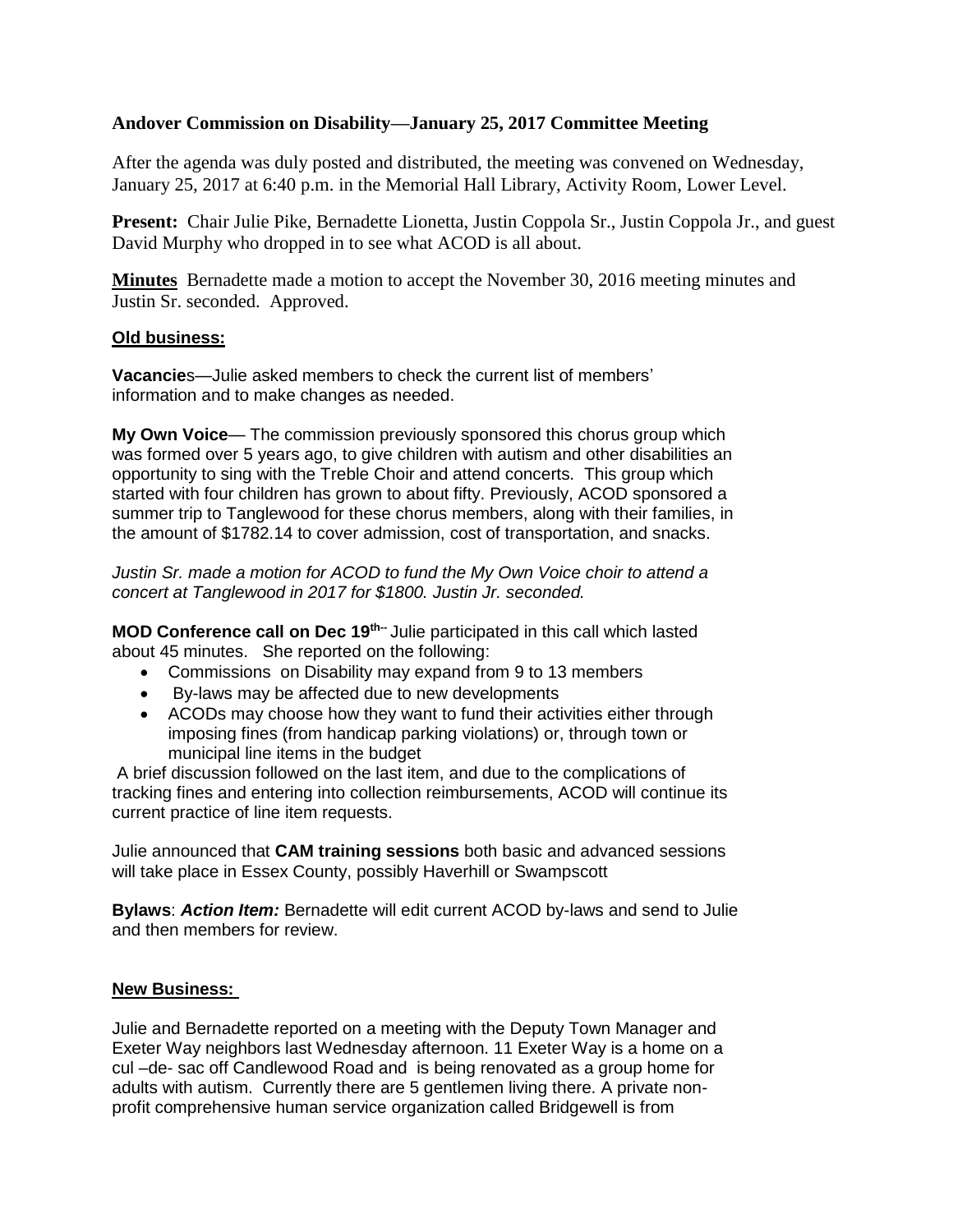Lynnfield and it will run the group home. Neighbors expressed concern that a "business" rather than "home" will be taking up residence on their street and that there may be increased traffic—which led to the meeting. Justin Sr. clarified that group homes like this are under state jurisdiction for regulation and other purposes, rather than the town.

**Projects for the year**: Julie received a letter asking about accessibility in Andover and she sent that individual the "Easy Access" brochure that Ruth Rosensweig (former ACOD member) put together.

Justin Sr. reported that he and Justin Jr. worked on a Draft plan of what "Accessible Andover" would look like and he distributed this draft to the committee. This plan provides a look-back as to where we have been and where we are going on various projects.

Projects residents can join/participate in include the following:

- Project Lifesaver
- EZ Trans Service
- Lock Box
- Basic Access in Every Home
- School/After School Kids on the Block, My Own Voice

Town Projects Include:

- Municipal Property Site Visits for compliance with American with Disability Act (ADA) and Architectural Access Board (AAB)
- Playgrounds and Trails ADA Accessibility
- Voting Accessibility
- Curb Cuts

.

Potential upcoming Projects Include:

- Town Yard Accessibility
- ADA Transition Plans Updates as required
- Building Plans and Parking Master Plan coordination with Transition Plan

Justin, Sr. further noted that a Building Needs Assessment report was completed in 2016 prioritizing renovations of buildings in town. It is called the Andover Facilities Master Plan Final Report. *Action Item*: *ACOD will stay informed about the upcoming plan changes and Julie will check with Candace Hall to get a copy of the Status of the ADA transition plan (Updated in 2012).*

Bernadette explained that ACOD might consider offering IDs (non-driving licenses) to residents who need a form of ID in order to vote. This would make it easier for people with disabilities who may not drive, to get an ID without having to go to the DMV. Bernadette also mentioned that ACOD might look into contacting Andover's Community Support Services Coordinator Sobhan Namvar to see if there is a need that ACOD could sponsor to support the town's children or teens. *Action Item: Bernadette will contact Mr. Namvar and Justin Sr. will contact the Center at Punchard regarding the possible ID issue.*